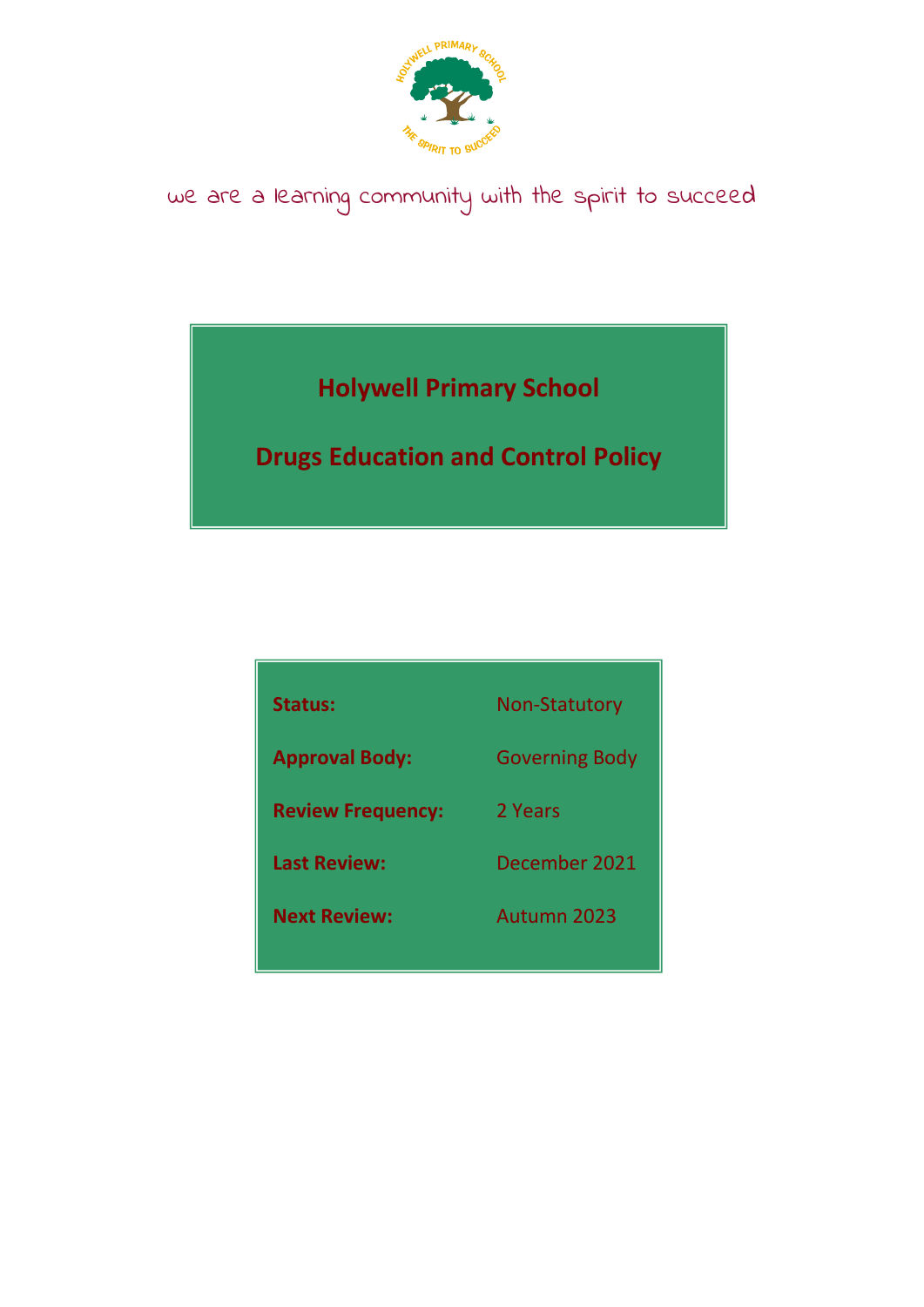

# **Drugs Education and Control Policy**

We are a school that shows regard for all pupils because Every Child Matters. Guidance for writing this policy came from the Hertfordshire County Council Drug Education Guidance Document and national guidance.

# **1. Introduction**

- 1.1 This school defines the term "drug" as any substance that affects the way in which the body functions physically, emotionally or mentally and includes tobacco, alcohol, solvents, over the counter and prescribed medicines as well as illicit substances. This includes all illegal drugs such as those controlled by the Misuse of Drugs Act, 1971.
- 1.2 Governors and staff at Holywell School are committed to keeping the children safe and healthy. We firmly believe in educating all members of the school community in health related issues such as the hazards of smoking, misuse of alcohol, solvents and drugs

# **2. Values and Aims**

- 2.1 Set in the broader context of a programme for Personal, Social and Health Education and Science, our drug education reflects the whole school aims to provide a caring community in which young people can learn to respect themselves and others and take responsibility for their own actions. We are committed to the health and safety of all members of the school community and will take action to safeguard their well-being.
- 2.2 Fundamental to our school's values and practice is the principle of sharing the responsibility for the education with parents and carers. We strive for effective communication and cooperation.
- 2.3 The possession, use or supply of all non-medical drugs on school premises is not permitted. The school is legally required to be smoke-free, following changes to legislation (July 2007).
- 2.4 This policy will apply on the school premises and beyond, wherever pupils are within the care of school staff. This includes school trips and educational visits. The school will also have an interest in the health and well-being of the pupils beyond these school boundaries and we would encourage parents and others in the community to adopt the same principles.

# 2.6 **The aims of this policy are to:**

- clarify the school's approach to drugs, for staff, pupils, governors, parents or carers and to clarify the legal requirements and responsibilities;
- give guidance to staff on the school's drugs education programme;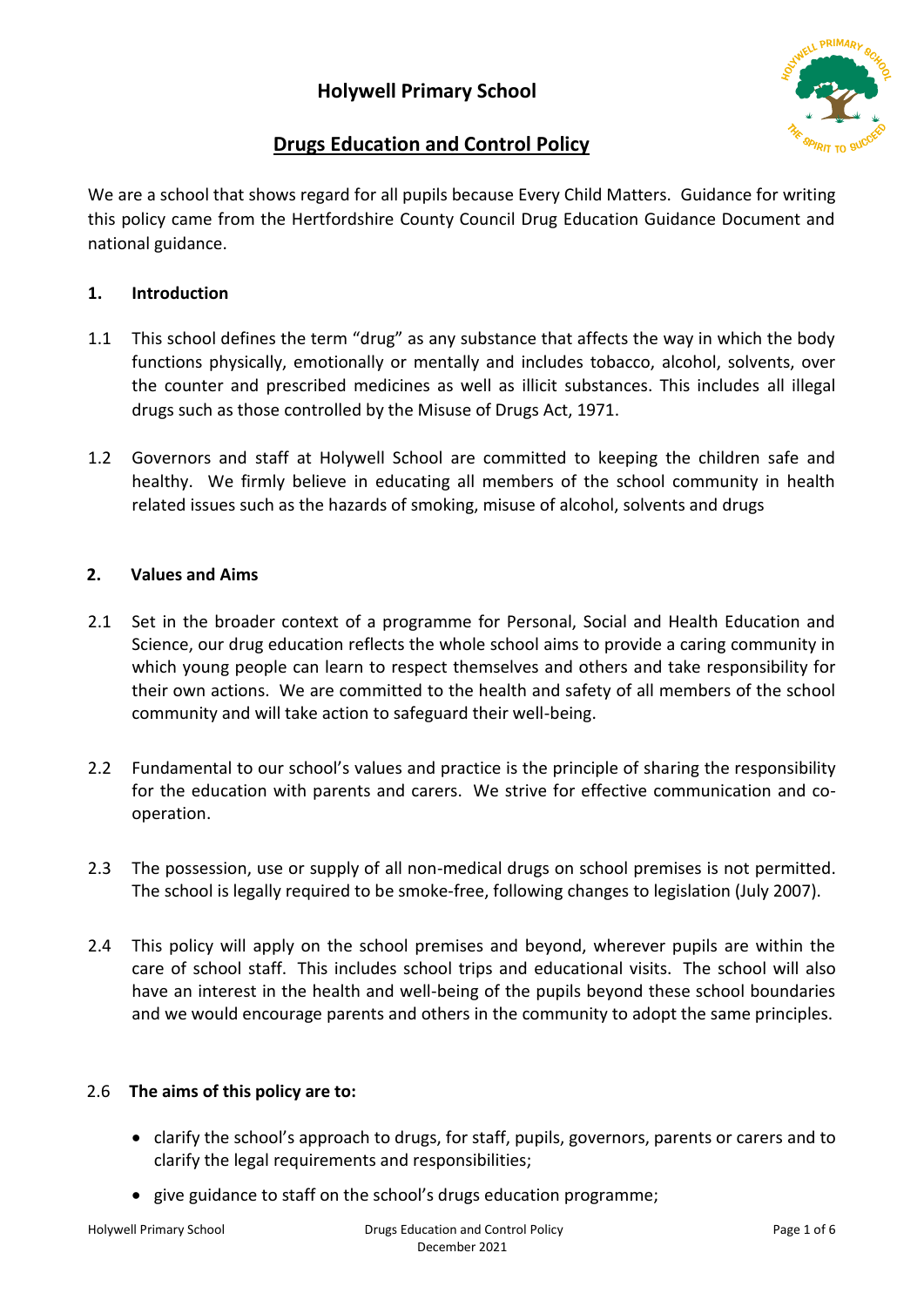- ensure a well-co-ordinated, integrated and consistent approach to the curriculum which includes an appropriate teaching programme that responds to pupils needs, with clearly defined learning outcomes for lessons and other inputs
- safeguard the health and safety of pupils and staff in our school;
- enable staff to manage drug-related incidents properly.

### **3. Responsibilities**

- 3.1 This policy relates to all members of the school community. All staff have a responsibility for drug education and must be fully aware of this policy and its implications for themselves and for others in the community. Whenever adults interact with children, they recognise that they may be influencing attitudes and behaviour.
- 3.2 All staff should consider themselves as role models whose behaviour the children are likely to notice and often follow. Staff also have a responsibility to know how they should respond to any possible drug related incidents. They receive training and support in delivering their responsibilities.
- 3.3 Teaching and support staff have a responsibility to contribute to the taught curriculum for drug education. They listen to the pupils and determine their specific needs. These needs are met in specific drug education inputs as well as through a wider programme of personal and social skills development.
- 3.4 The Headteacher and Senior Management Team have the ultimate responsibility for ensuring that policy and practice in this are fulfilled, including appropriate curriculum content and response to drug related incidents.
- 3.5 The Science / SMSC Leaders are responsible for overseeing both curriculum implementation and other elements of school life contributing to drug education. This will include monitoring and evaluating drug education policy and practice throughout the school.
- 3.6 The Headteacher will:
	- ensure that staff and parents are informed about this drugs policy. This includes inviting parents to view the materials used to teach drugs education in our school and answering any questions parents may have about the drugs education their child receives in school;
	- ensure that the policy is implemented effectively;
	- manage any drug-related incidents, which potentially includes communication and informing of parents, explaining how the school intends to proceed and or respond to incidents;
	- ensure that staff are given sufficient training, so that they can teach effectively about drugs, and handle any difficult issues with sensitivity;
	- liaise with external agencies regarding the school drugs education programme;
	- monitor the policy on a regular basis, and report to governors, when requested, on the effectiveness of the policy.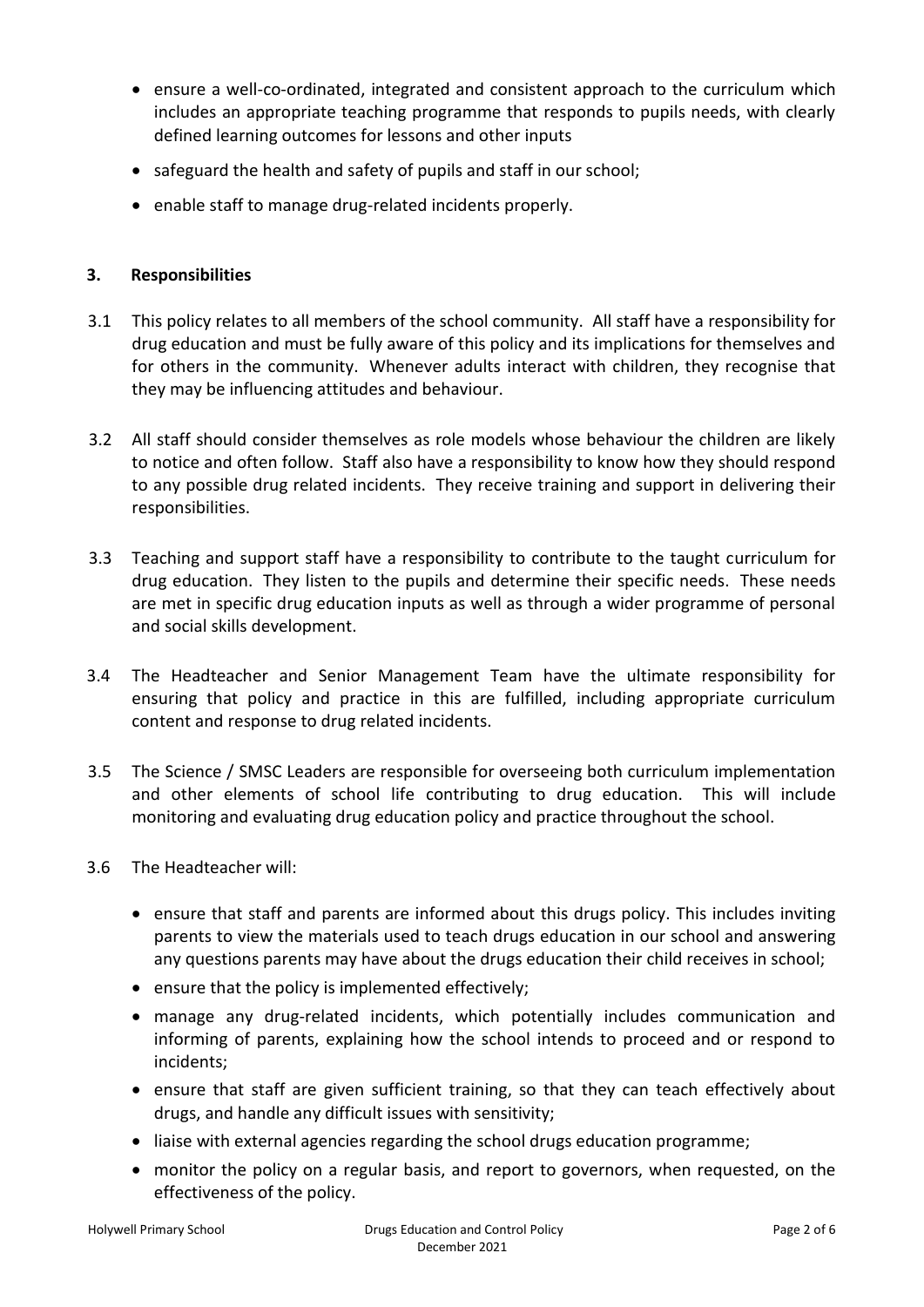#### 3.7 The Governing Body will:

- support its development and review and approve the policy
- monitor and evaluate the effectiveness of the policy
- 3.8 The school is well aware that the primary role in children's drugs education lies with parents. We wish to build a positive and supporting relationship with the parents of our pupils, through mutual understanding, trust and cooperation.
- 3.9 School staff will be cautious about discharging a pupil to the care of an intoxicated parent, particularly when the parent intends driving the pupil home. Staff will suggest an alternative arrangement. The focus will be the pupil's welfare and safety. Where the behaviour of an intoxicated parent repeatedly places a child at risk, or the parent or carer becomes abusive or violent, staff should consider whether the circumstances of the case are serious enough to invoke child protection procedures, and possibly the involvement of the police.

#### **4. Objectives of drugs education**

- 4.1 Drugs education should enable pupils to develop their knowledge, attitudes and understanding about drugs, and to appreciate the benefits of a healthy lifestyle, relating this to their own and others' actions. It should:
	- build on knowledge and understanding;
	- provide accurate information, and clear up misunderstandings;
	- explore attitudes and values, and examine the risks and consequences of actions relating to drugs;
	- develop pupils' interpersonal skills, their understanding of rules and laws, and their selfawareness and self-esteem;
	- ensure that all children are taught about drugs in a consistent manner, following guidelines that have been agreed by parents, governors and staff.

#### **5. Drugs education**

- 5.1 We regard drugs education as a whole-school issue, and we believe that opportunities to teach about the importance of a healthy lifestyle occur naturally throughout the curriculum, but especially in Science, PSHE and citizenship, RE and PE.
- 5.2 Teaching about drugs will begin in Key Stage 1, when pupils are taught about seeing the doctor, visiting the chemist, and the importance of medicines and their safe handling.
- 5.3 In Key Stage 2 pupils will learn that alcohol is the most widely used drug, and that its dangers can be overlooked. We will ensure that our pupils are aware of the risks associated with drinking. We teach pupils that smoking is a minority habit, and encourage them to consider its effects and risks. We also teach pupils about the dangers of volatile-substance abuse, because of the high risk of accidental death, especially for first-time and occasional abusers.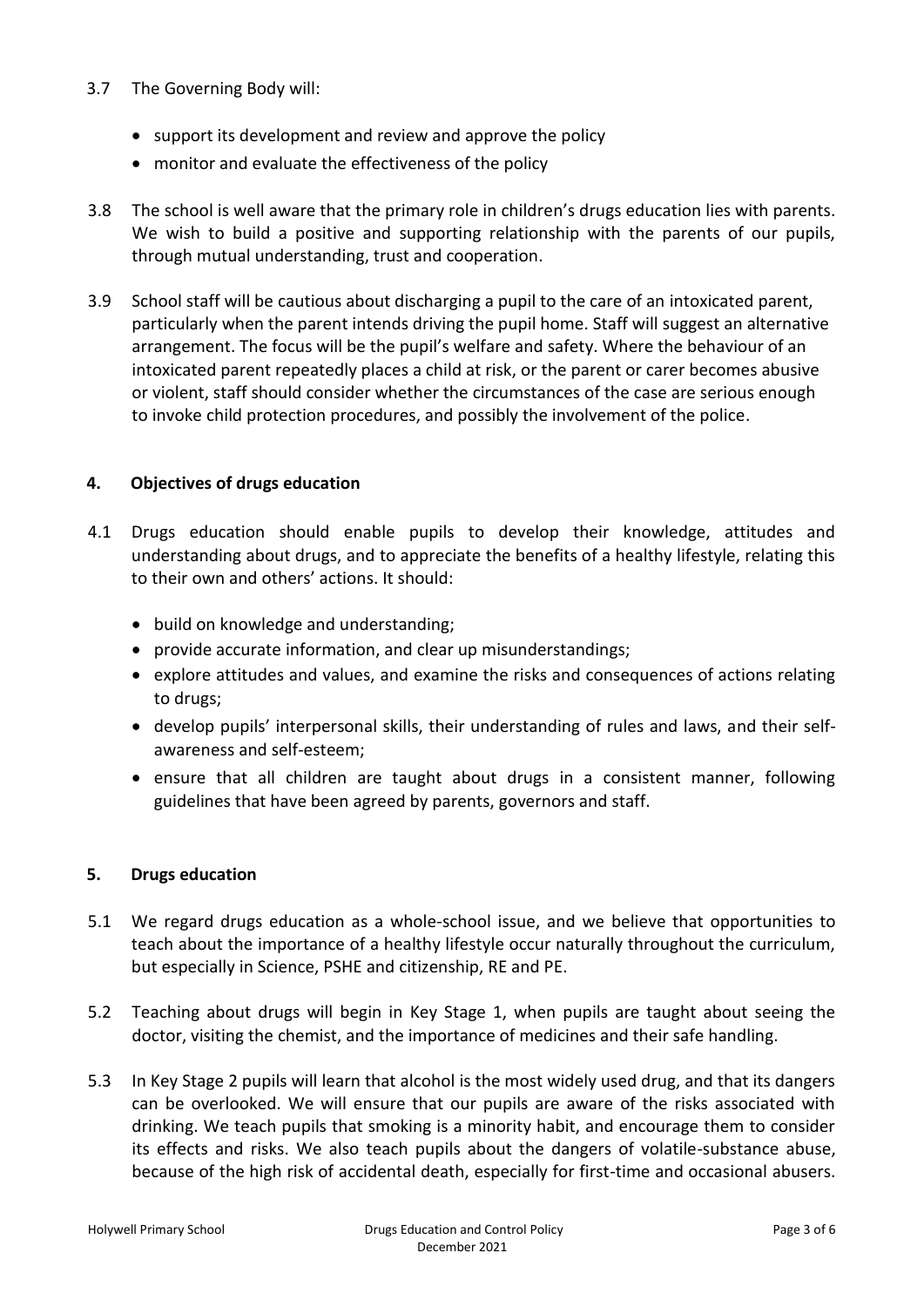Guidance and reference will be undertaken to be inclusive under multiculutural settings  $\omega$ <http://mentor-adepis.org/wp-content/uploads/2014/07/Making-it-Inclusive1.pdf>

- 5.4 We recognise that learning is most effective when it addresses the development of knowledge, attitudes and skills together and when teaching and learning are participative and active. We use a variety of teaching styles that are characterised by active learning. We find out what the children know already, we pose dilemmas, and we get the children to discuss choices. Wherever possible the information we give is visually reinforced. We use drama, role-play or ICT to demonstrate various strategies and scenarios. In short, we seek to engage our pupils. We give them the opportunity to talk to groups or to the whole class. We encourage them to listen to the views of others, and we ask them to explore why drugs are such a problem for society.
- 5.5 Drugs education takes place during normal lesson time. Sometimes a class teacher will seek support from the school nurse or another health professional when appropriate. Lessons that focus on drugs education form part of a sequence of lessons that are designed to promote a healthy lifestyle.

#### 5.6 Special Educational Needs

In planning drug education for pupils with SEND, our teachers consider a range of responses. For example:

- additional support given by staff;
- activities may be differentiated or adapted;
- programme aspects may need to be emphasised or expanded;
- revisiting knowledge and skills in different contexts;
- using strategies to increase access to drug education, such as theatre projects, ICT, school visits and specialist equipment.

#### **6. Drugs at school**

- 6.1 The school is able to administer prescribed medication. Parents need to complete a 'Parental agreement for school to administer medicine' form setting out the details of the medication to be administered (see Supporting Pupils with Medical Conditions Policy).
- 6.2 Where children have medical needs, parents must give us details of the child's condition and medication. Parents will bring the medication to school in a secure, labelled container. Records will be kept of all medication received and given. Emergency medication may be stored securely in the classroom (for anaphylaxis or asthma); other drugs will be stored securely in the office. Additional guidance may sought in the policy ''Supporting Pupils with Medical Conditions''.
- 6.3 Solvents and other hazardous chemicals must be stored securely, to prevent inappropriate access, or use by pupils. Teachers are cautious with older, solvent based Tippex, with aerosols, with glues and with board-cleaning fluids.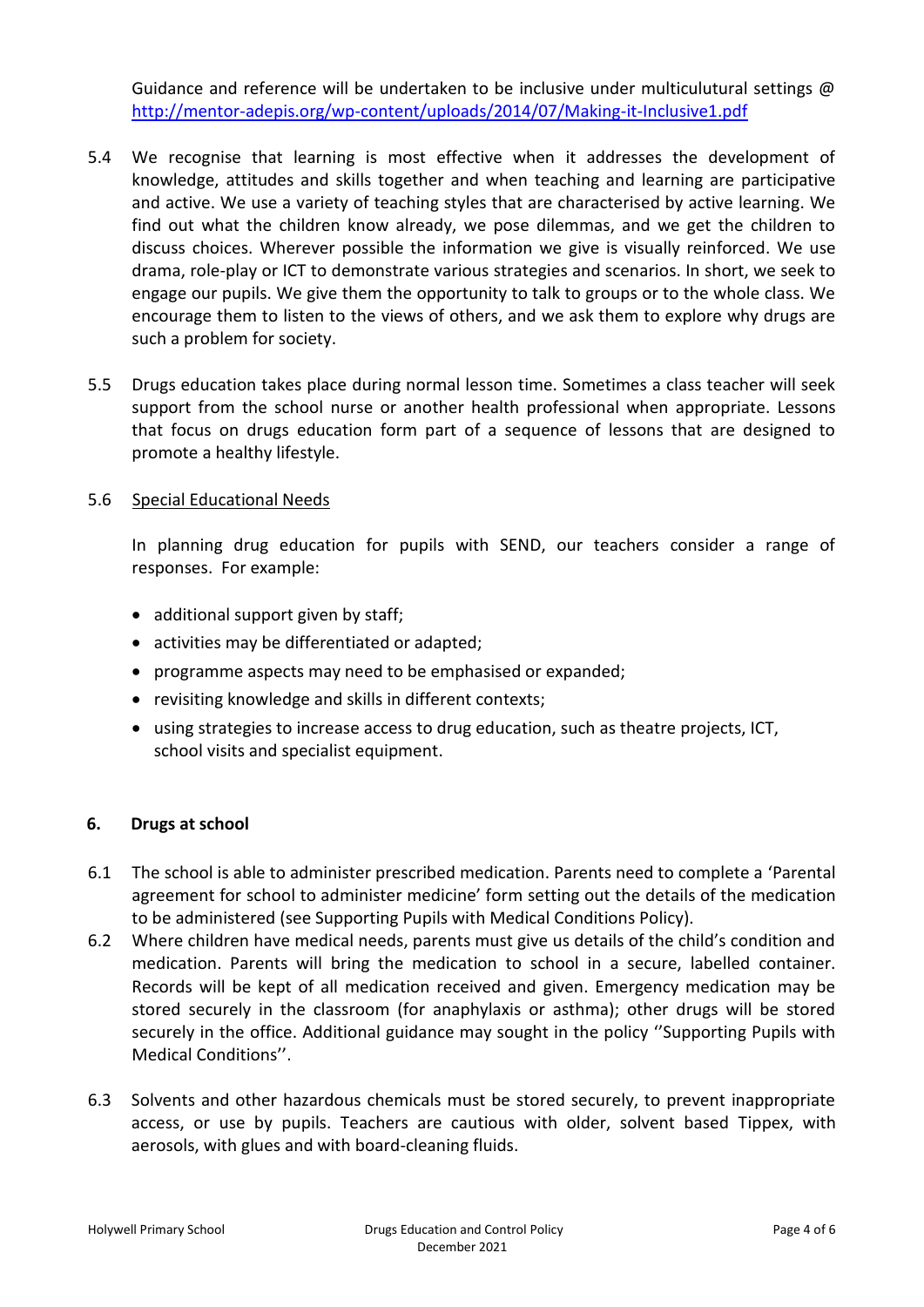- 6.4 Legal drugs are legitimately in school only when authorised by the Headteacher. Members of staff who smoke must keep their tobacco and matches or lighters secure. Smoking is not permitted anywhere in the school.
- 6.5 It is strongly recommended that staff do not attempt to destroy substances they believe to be illegal drugs, for the following reasons:
	- The Environment Protection Act 1990 no longer permits the flushing of drugs into the water system.
	- If a person is taken ill, the medical services will need to know what has been taken. If the drugs are destroyed this could seriously hinder treatment.
	- If parents / carers wish to appeal against school sanctions, any substance seized may be required to be sent for analysis by their legal representative.
	- The substance is evidence and could be used in any future proceedings.
- 6.6 The school has the power to confiscate inappropriate items, including substances it believes to be legal, in line with the school's Behaviour Management Policy. The school does not have to return such confiscated substances.

# **7. Drugs incidents**

- 7.1 The first priority is safety and first aid, i.e. calling the emergency services and placing unconscious people in the recovery position. An intoxicated pupil does not represent a medical emergency, unless unconscious.
- 7.2 Pupils suspected of being intoxicated from inhaling a volatile substance will be kept calm; chasing can place intolerable strain on the heart, thus precipitating sudden death.
- 7.3 Any drug suspected of being illegal will be confiscated and stored securely, awaiting disposal; these precautions must be witnessed and recorded. Staff should not taste unknown or confiscated substances.
- 7.4 Legal but unauthorised drugs or medicines will also be confiscated, and will be returned to parents; the school may arrange for the safe disposal of volatile substances.
- 7.5 Where a pupil is suspected of concealing an unauthorised drug, staff are not permitted to carry out a personal search, but may search pupils' bags, trays etc.
- 7.6 The Headteacher will decide if the police need to be called or whether the school will manage the incident internally.
- 7.7 A full record will be made of any incident using the record of concern proforma.
- 7.8 The Headteacher will conduct an investigation into the nature and seriousness of any incident, in order to determine an appropriate response.